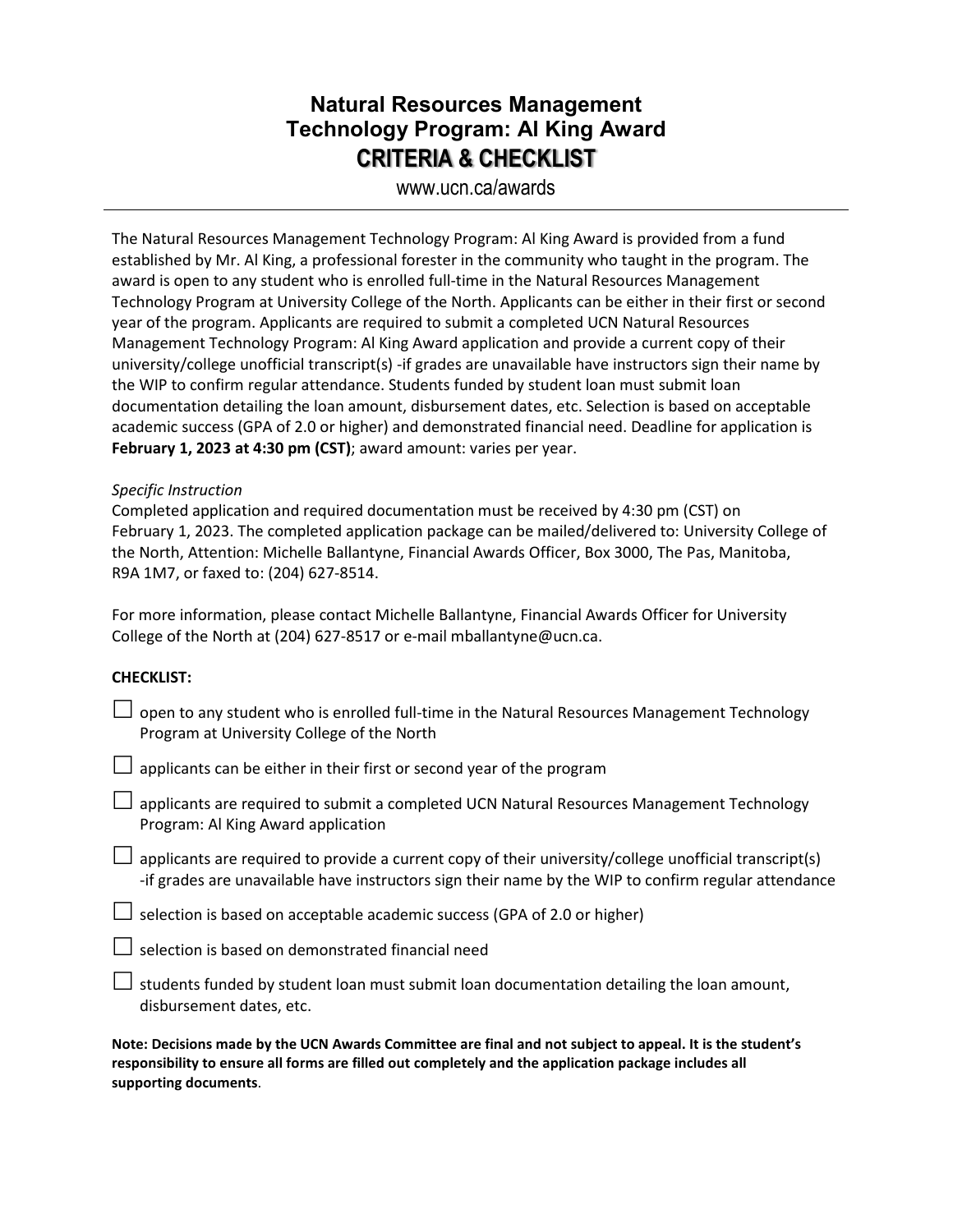

**The Pas Campus & Regional Education and Training Centre Students**

Michelle Ballantyne, Financial Awards Officer Box 3000, The Pas, Manitoba, R9A 1M7 Phone: (204) 627-8517 Fax: (204) 627-8514 Toll-free: 1-866-627-8500 Extension: 8517

**Thompson Campus Students**

Emerald McKay, Learners' Assistance Centre Coordinator 55 UCN Drive, Thompson, Manitoba, R8N 1L7 Phone: (204) 677-6402 Fax: (204) 677-6416 Toll-free: 1-866-677-6450 Extension: 6402

# **Award, Bursary & Scholarship Application**

| Name of award applying for:<br>Date: $(yyy/mm/dd)$<br>Natural Resources Management Technology Program: Al King Award<br>PERSONAL INFORMATION<br>Social insurance number:<br>Student number:<br>First name:<br>Last name:<br>Gender:<br>Marital status:<br>Date of birth: (yyyy/mm/dd)<br>Single $\Box$ Married $\Box$ Common-law $\Box$ Separated, divorced, widowed |  |  |  |  |
|----------------------------------------------------------------------------------------------------------------------------------------------------------------------------------------------------------------------------------------------------------------------------------------------------------------------------------------------------------------------|--|--|--|--|
|                                                                                                                                                                                                                                                                                                                                                                      |  |  |  |  |
|                                                                                                                                                                                                                                                                                                                                                                      |  |  |  |  |
|                                                                                                                                                                                                                                                                                                                                                                      |  |  |  |  |
|                                                                                                                                                                                                                                                                                                                                                                      |  |  |  |  |
|                                                                                                                                                                                                                                                                                                                                                                      |  |  |  |  |
|                                                                                                                                                                                                                                                                                                                                                                      |  |  |  |  |
|                                                                                                                                                                                                                                                                                                                                                                      |  |  |  |  |
|                                                                                                                                                                                                                                                                                                                                                                      |  |  |  |  |
|                                                                                                                                                                                                                                                                                                                                                                      |  |  |  |  |
| Permanent mailing address:                                                                                                                                                                                                                                                                                                                                           |  |  |  |  |
|                                                                                                                                                                                                                                                                                                                                                                      |  |  |  |  |
| City:<br>Province:<br>Postal code:                                                                                                                                                                                                                                                                                                                                   |  |  |  |  |
|                                                                                                                                                                                                                                                                                                                                                                      |  |  |  |  |
| Phone:<br>E-mail:                                                                                                                                                                                                                                                                                                                                                    |  |  |  |  |
| $(W)$ $($<br>$(H)$ (<br>(C) (                                                                                                                                                                                                                                                                                                                                        |  |  |  |  |
| <b>EDUCATIONAL BACKGROUND</b>                                                                                                                                                                                                                                                                                                                                        |  |  |  |  |
| University/college program of study:<br>Term:<br>Enrolled in:                                                                                                                                                                                                                                                                                                        |  |  |  |  |
| Full-time studies $\Box$ Part-time studies                                                                                                                                                                                                                                                                                                                           |  |  |  |  |
| Term GPA: (please attach current copy of unofficial transcript(s); if grades are<br>Course-load for term:<br>Program length: (e.g. year 2 of 4 year program)<br>unavailable have your instructors sign their name by the WIP to confirm regular                                                                                                                      |  |  |  |  |
| attendance)<br>%<br>$\circ$ f<br>year                                                                                                                                                                                                                                                                                                                                |  |  |  |  |
| <b>FAMILY INFORMATION</b>                                                                                                                                                                                                                                                                                                                                            |  |  |  |  |
| Number of dependents under the age of 18 residing with you:                                                                                                                                                                                                                                                                                                          |  |  |  |  |
| $\Box$ 1 $\Box$ 2 $\Box$ 3 $\Box$ 4 $\Box$ 5 $\Box$ 6 $\Box$ 7 $\Box$ 8 $\Box$ 9 $\Box$ 10 $\Box$ Not applicable                                                                                                                                                                                                                                                     |  |  |  |  |
| Is spouse, common-law:<br>List ages of dependents:                                                                                                                                                                                                                                                                                                                   |  |  |  |  |
| $\Box$ Employed $\Box$ Unemployed $\Box$ Student $\Box$ Not applicable                                                                                                                                                                                                                                                                                               |  |  |  |  |
| <b>FUNDING SOURCES</b>                                                                                                                                                                                                                                                                                                                                               |  |  |  |  |
| How will you be financing your education? (please check those that apply)                                                                                                                                                                                                                                                                                            |  |  |  |  |
| Canada/Manitoba Student Loan/Grants/Bursaries/Scholarships/Awards (please attach proof of loan amount and loan details, e.g. disbursement dates, etc.)                                                                                                                                                                                                               |  |  |  |  |
| Manitoba Employment & Training Services □ Parent/s, Relative, Donor                                                                                                                                                                                                                                                                                                  |  |  |  |  |
| Band, Tribal Council, Manitoba Metis Federation (name) _________________________                                                                                                                                                                                                                                                                                     |  |  |  |  |
| Financing will be:                                                                                                                                                                                                                                                                                                                                                   |  |  |  |  |
| Full (books, tuition/fees and living allowance)<br>Dartial (please circle those that apply: books, tuition/fees, living allowance)                                                                                                                                                                                                                                   |  |  |  |  |
| List funding source name(s) and percent or amount of financing for term:                                                                                                                                                                                                                                                                                             |  |  |  |  |
| Source Name(s)<br>Percent or Amount                                                                                                                                                                                                                                                                                                                                  |  |  |  |  |
| _____________% or \$ _____________                                                                                                                                                                                                                                                                                                                                   |  |  |  |  |
| $\frac{1}{2}$ % or \$                                                                                                                                                                                                                                                                                                                                                |  |  |  |  |
| $\frac{1}{20}$ % or \$                                                                                                                                                                                                                                                                                                                                               |  |  |  |  |
|                                                                                                                                                                                                                                                                                                                                                                      |  |  |  |  |